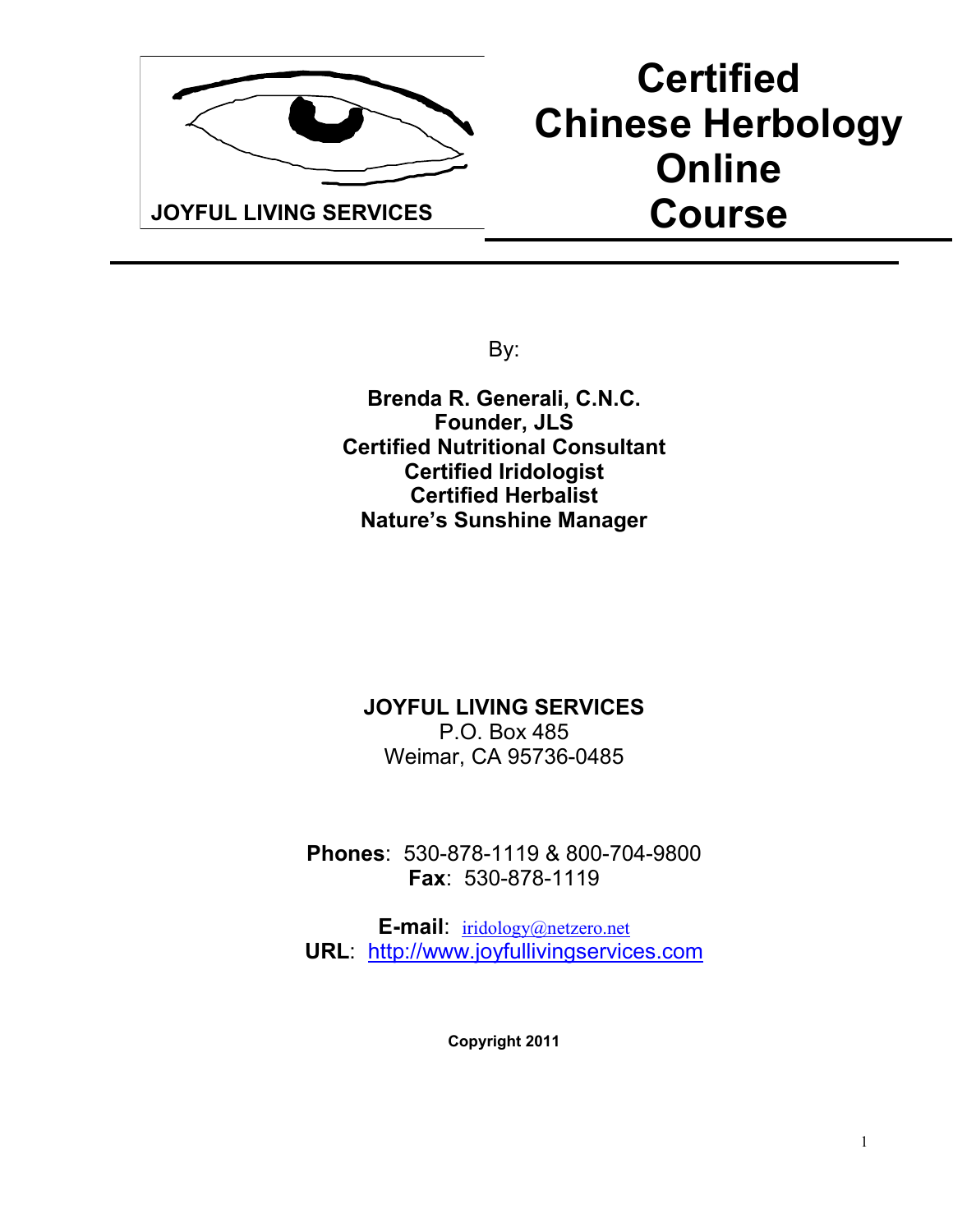

# **Certified Chinese Herbology Online Course Rules & Conditions**

- 1. To be a part of this course you need to print each session. Be sure to write your name, telephone, e-mail address, and shipping address at the top of each page of **the Question and Answer page before you email or fax it back to us for grading. You will receive a Question and Answer session at the end of each session. Fax it back to us at 530-878-1119 or e-mail it to us at iridology@netzero.net. There is no time limit as to when the Question and Answer session must be completed. However, we do recommend that you complete each session within the week you receive it so you do not get behind in the study**.
- 2. To be eligible for Certification you must complete all 16 sessions of the online course. You also need to let us know that you want to become certified. At the end of the 16 sessions you will be given a test. You must give correct answers to 80% of the questions in **the Test**. Scores are **not** averaged for an overall grade.
- 3. You must not loan, sell or reproduce this online course in any form. **To do so is cause for expulsion from certification from Joyful Living Services**. This provision is to protect the integrity of the certification. Such protection is further assured by periodic rotating and changing of the questions.
- 4. You must not edit or share the instruction sessions or test. You must e-mail or fax your Question and Answer session to us as well as the final test where they are maintained as part of your permanent file.
- 5. In the event of failure: If you should fail the final test, you may repeat the test after a wait of 30 days. There will be a re-examination fee of \$15.00 to cover the costs of new materials, regrading and filing. Should you fail on this second attempt, you must then wait 60 days before making a third attempt. These mandatory delays are for the purpose of continuing study and preparation on your part.
- 6. When you have completed all sixteen sessions and question and answers, you will receive a bound final test. You must fill out the box at the bottom of the First Page of the Test Packet and have it notarized. There is a notarization form provided.
- 7. There is no time limit on the completion of this Online Course. Most candidates are full-time practitioners with little time to be able to rush through this course. So please take your time and get it correct the first time.
- 8. You may drop the online course at any time by notifying us. No refunds will be given if the course is dropped in the middle of any given month.
- 9. If you have any questions at any time, please e-mail your questions to iridology@netzero.net, fax them to 530-878-1119, or call us at 530-878-1119. We will answer your questions and spend as much time as necessary to help answer your questions.
- 10. The time you need to study and answer the questions for each session will vary on the amount of iridology you already know and understand and the amount of information we decide to send you. Each session can take you anywhere from one-half to three hours but should not take you longer than three hours to study and answer the question and answer.
- NOTE: Joyful Living Services reserves the right to change the test questions for any test repeated.
- NOTE: All information regarding a candidate's grades, or the fact of any failures, is kept strictly confidential and is not released to any person.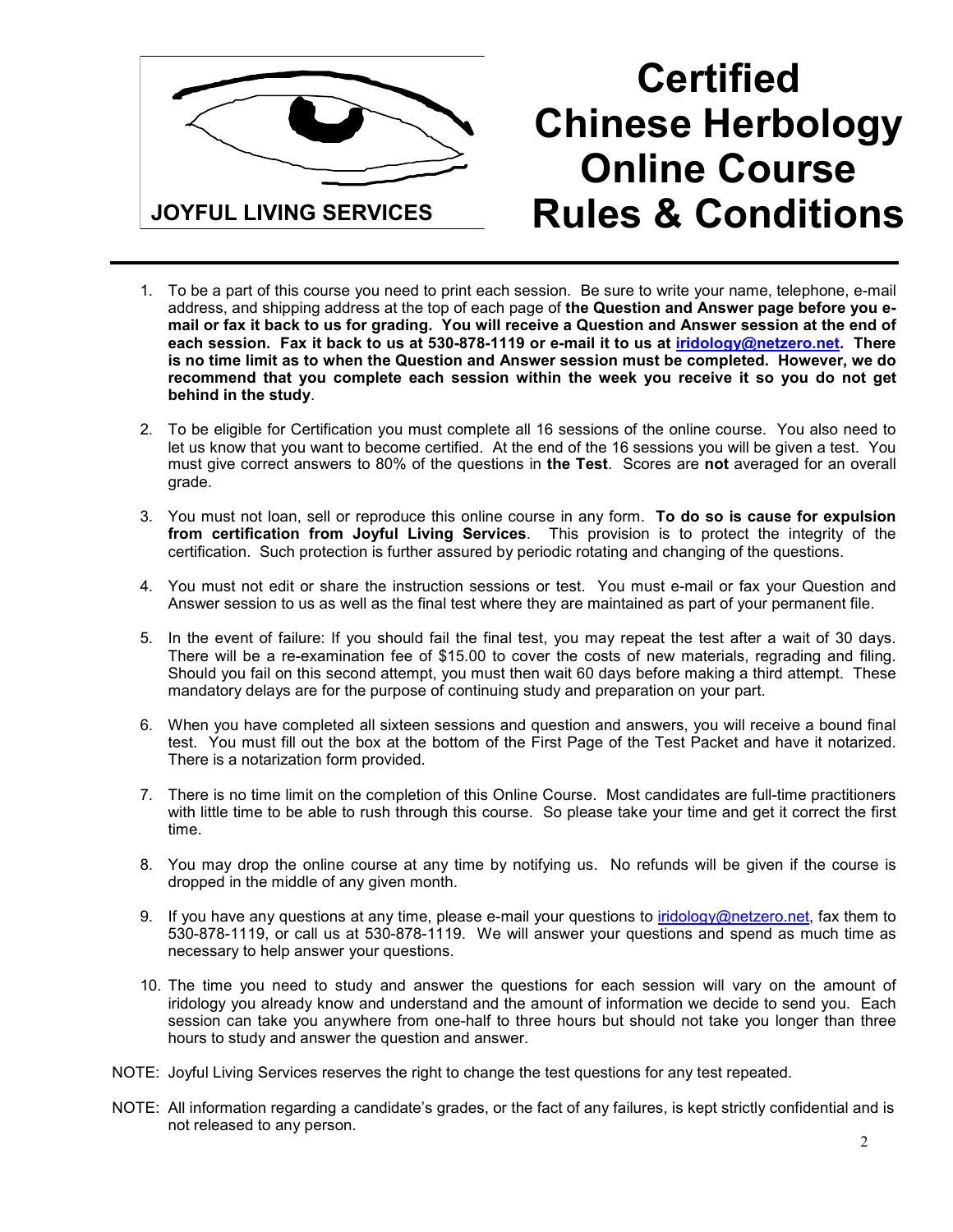# **CERTIFIED CHINESE HERBOLOGY ONLINE COURSE - SESSION 1:**

- **INTRODUCTION AND HISTORY**
- **WHAT IS TRADITIONAL CHINESE MEDICINE?**
- **HOW CAN CHINESE HERBS HELP?**
- **WHAT DOES YIN AND YANG MEAN?**

# **Course Overview**

This course runs for 16 weeks. It contains 16 lessons on the web as an online course. You



will be e-mailed notification every week that the next lesson is ready for you to download. You will receive a certificate at the end of this course. There will be weekly homework and there will be a test at the end of the course. The homework and test will be graded and returned to you. They will need to be mailed, faxed, or e-mailed to us. Each week offers a different subject. You will have one week to study the lesson and turn in your homework IF you choose to follow our timeline. This course is on your own time so you can complete the lessons at your own pace. If you

are going on vacation, are ill, or don't have the time every week to read the lesson and complete the homework, you will not be penalized. Because this course is online and is on your own time, you are responsible for turning in your homework when it is complete. You will receive your certificate once all the homework has been turned in and once your final exam is graded and passed. You will then be listed on our web site to receive referrals from us if you choose.

The following is the course schedule:

- Session 1: Introduction and History, What is Traditional Chinese Medicine? How can Chinese Herbs help? What does Yin and Yang mean?
- Session 2: Categorization: The Four Natures, The Five Flavors
- Session 3: Categorization: The Meridians, Specific Function
- Session 4: Raw Materials, Preparation, Toxicity, Efficacy<br>Session 5: Chinese Patent Medicine. How are Chinese H
- Chinese Patent Medicine, How are Chinese Herbs prescribed?
- Session 6: 50 Fundamental Herbs in Use
- Session 7: A-Z Guide for Chinese Herbs
- Session 8: How does Chinese herbal practice differ from other types of clinical herbology?, The dangers of using single symptoms or medical disease labels to choose herbs, The dangers of not paying attention to one's symptoms and sensations, Choosing herbs is like following a road map; first, you need the right map.
- Session 9: Ancient Chinese physicians compile precise symptom-sign "maps" of human health, How does Chinese herbal practice differ from other types of clinical herbology?
- Session 10: Syndromes A-Z and Chinese Herbal Remedies
- Session 11: Conditions A-Z and Chinese Herbal Remedies
- Session 12: Chinese Nutrition: Applying Dietary Therapy, Chinese Nutrition by Food Group, Medicinal Action of Food
- Session 13: Self-Healing: What is Qi Gong? What is Tongue Diagnosis? What is Tuina?
- Session 14: What is Acupuncture? What is Cupping?, What is Ear Acupuncture? What is Mien Shiang (Chinese Face Reading)?
- Session 15: Age-to-Dose & Weight-to-Dose Dosing Guidelines
- Session 16: Herbalism for Pets

Final Exam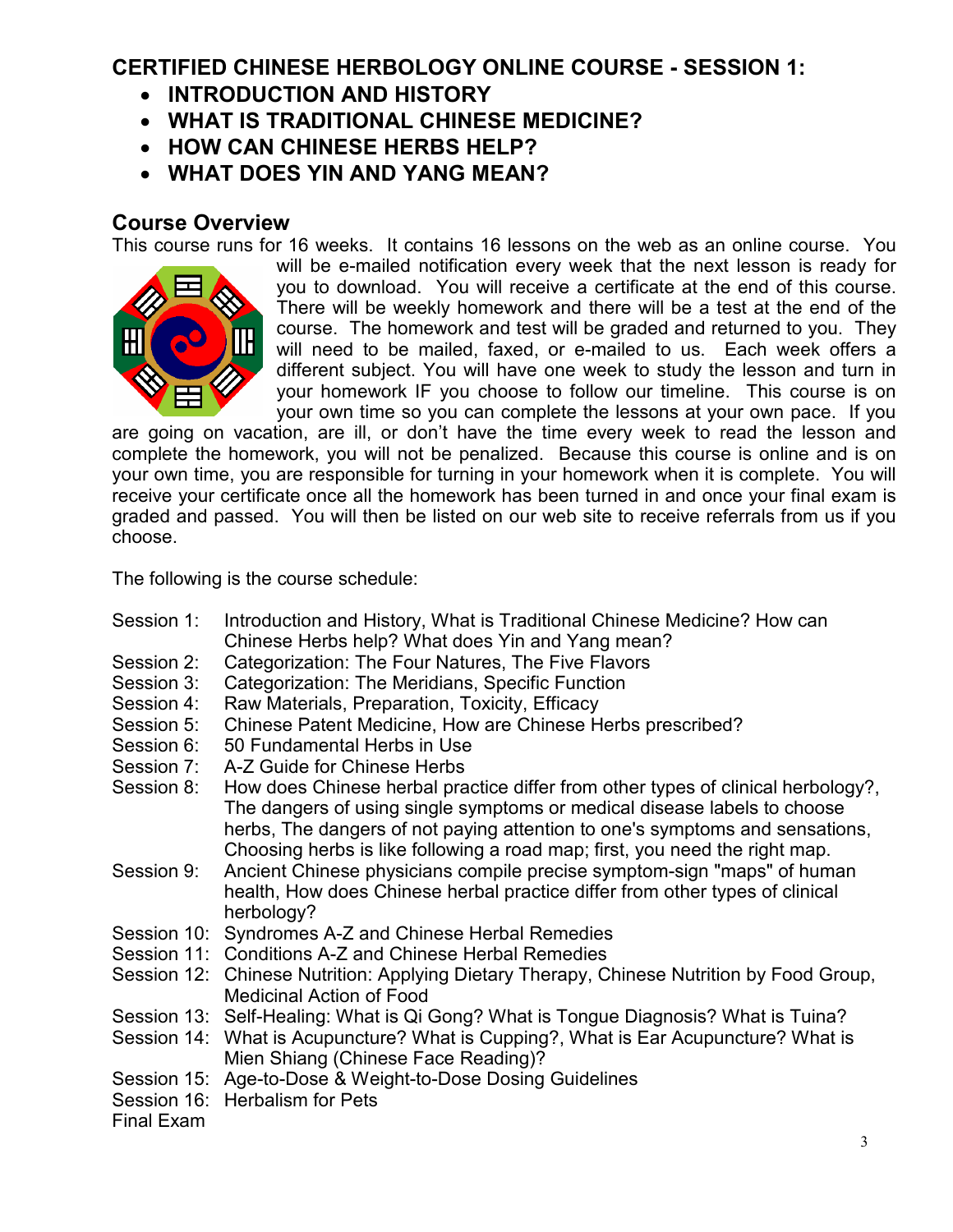# **Course Definition**

Chinese Herbology is the theory of Traditional Chinese herbal therapy, which accounts for the majority of treatments in Traditional Chinese medicine (TCM). Traditional Chinese Medicine has its origin in ancient Taoist philosophy which views a person as an energy system in which body and mind are unified, each influencing and balancing the other. Unlike allopathic medicine which attempts to isolate and separate a disease from a person, Chinese Medicine emphasizes a holistic approach that treats the whole person. Many people have found Traditional Chinese methods of healing to be excellent tools for maintaining optimum health and preventing illness.

# **Introduction and History**

Chinese herbs have been used for centuries. Among the earliest literature are lists of prescriptions for specific ailments, exemplified by the manuscript "Recipes for 52 Ailments", found in the Mawangdui tombs which were sealed in 168 BC.



The first traditionally recognized herbalist is Shénnóng ("Divine Farmer"), a mythical god-like figure, who is said to have lived around 2800 BC. He allegedly tasted hundreds of herbs and imparted his knowledge of medicinal and poisonous plants to farmers. His *Shénnóng Běn Cǎo Jīng* (*Shennong's Materia Medica*) is considered as the oldest book on Chinese herbal medicine. It classifies 365 species of roots, grass, woods, furs, animals and stones into three categories of herbal medicine:

- 1. The "superior" category, which includes herbs effective for multiple diseases and are mostly responsible for maintaining and restoring the body balance. They have almost no unfavorable side-effects. This group is called "food herbs" which are eaten as part of one's diet for general fortification, prevention and maintenance.
- 2. A category comprising tonics and boosters, for which their consumption must not be prolonged. This group is called "medicinal herbs" which are dispensed to each patient as an individual formula based on one's constitution, environment and medical condition
- 3. A category of substances which must usually be taken in small doses and for the treatment of specific diseases only. This group is also called "medicinal herbs" which are dispensed to each patient as an individual formula based on one's constitution, environment and medical condition

The original text of Shennong's Materia Medica has been lost. However, there are extent translations. The true date of origin is believed to fall into the late Western Han dynasty (i.e., the first century BC).

Succeeding generations augmented on this work, as in the *Yaoxing Lun* (simplified Chinese: traditional Chinese; literally "Treatise on the Nature of Medicinal Herbs"), a 7th century Tang Dynasty Chinese treatise on herbal medicine.

Arguably the most important of these later works is the *Compendium of Materia Medica* (*Bencao Gangmu*) compiled during the Ming dynasty by Li Shizhen, which is still used today for consultation and reference.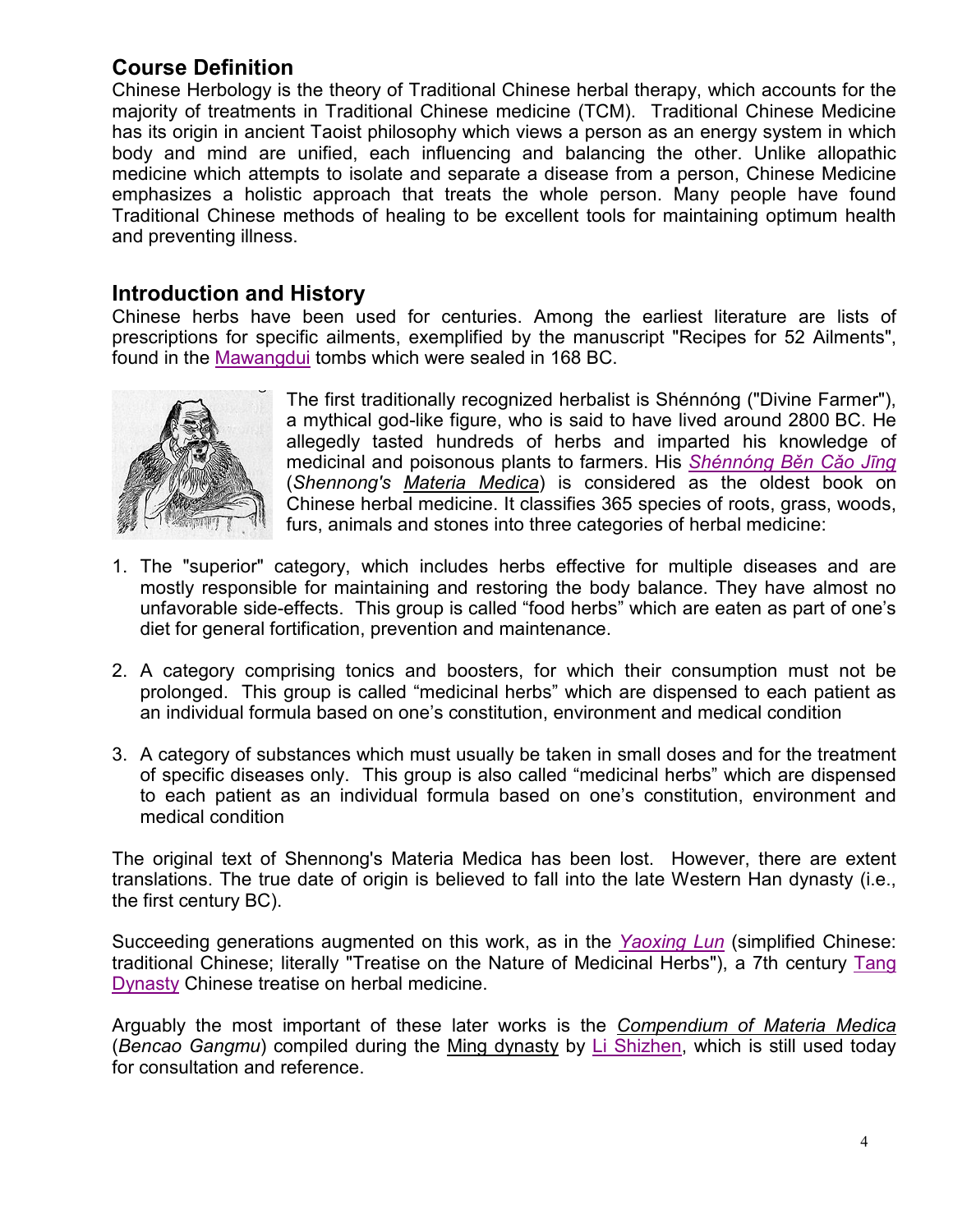# **What Is Traditional Chinese Medicine?**

Traditional Chinese medicine (TCM) is an ancient medical system that takes a deep understanding of the laws and patterns of nature and applies them to the human body. TCM is not "New Age," nor is it a patchwork of different healing modalities. TCM is a complete medical system that has been practiced for more than five thousand years.

At the heart of TCM is the tenet that the root cause of illnesses, not their symptoms, must be treated. In modern-day terms, TCM is holistic in its approach; it views every aspect of a person's body, mind, spirit, and emotions as part of one complete circle rather than loosely connected pieces to be treated individually.

The following is a brief introduction to some of the key terms and concepts in traditional Chinese medicine.

#### **Major TCM Treatment Modalities**

Often Western CAM practitioners and their patients or clients derive their understanding of TCM from acupuncture. However, acupuncture is only one of the major treatment modalities of this comprehensive medical system based on the understanding of Qi or vital energy. These major treatment modalities are:

- 1. **Qigong**: An energy practice, generally encompassing simple movements and postures. Some Qigong systems also emphasize breathing techniques.
- 2. **Herbal Therapy**: The use of herbal combinations or formulas to strengthen and support organ system function.
- 3. **Acupuncture**: The insertion of needles in acupoints to help Qi flow smoothly.
- 4. **Acupressure**: The use of specific hand techniques to help Qi flow smoothly.
- 5. **Foods for Healing**: The prescription of certain foods for healing based on their energy essences or energy signatures, not nutritional value.
- 6. **Chinese Psychology**: The understanding of emotions and their relationship to the internal organ systems and their influence on health.

# **The Theory of Qi**

The true foundation of TCM is Qi, which is loosely translated as vital energy. In TCM, Qi is



considered to be the force that animates and informs all things. In the human body, Qi flows through meridians, or energy pathways. Twelve major meridians run through the body, and it is over this network that Qi travels through the body and that the body's various organs send messages to one another. For this reason, keeping the meridians clear is imperative for the body's selfregulating actions to occur. Through proper training, people can develop the sensitivity to feel the flow of Qi.

While it is often described in the West as energy, or vital energy, the term Qi carries a deeper meaning. Qi has two aspects: one is energy, power, or force; the other is conscious intelligence or information. Each Organ System carries its own unique Qi, which

5 allows it to perform its unique functions both physical (which Western medicine can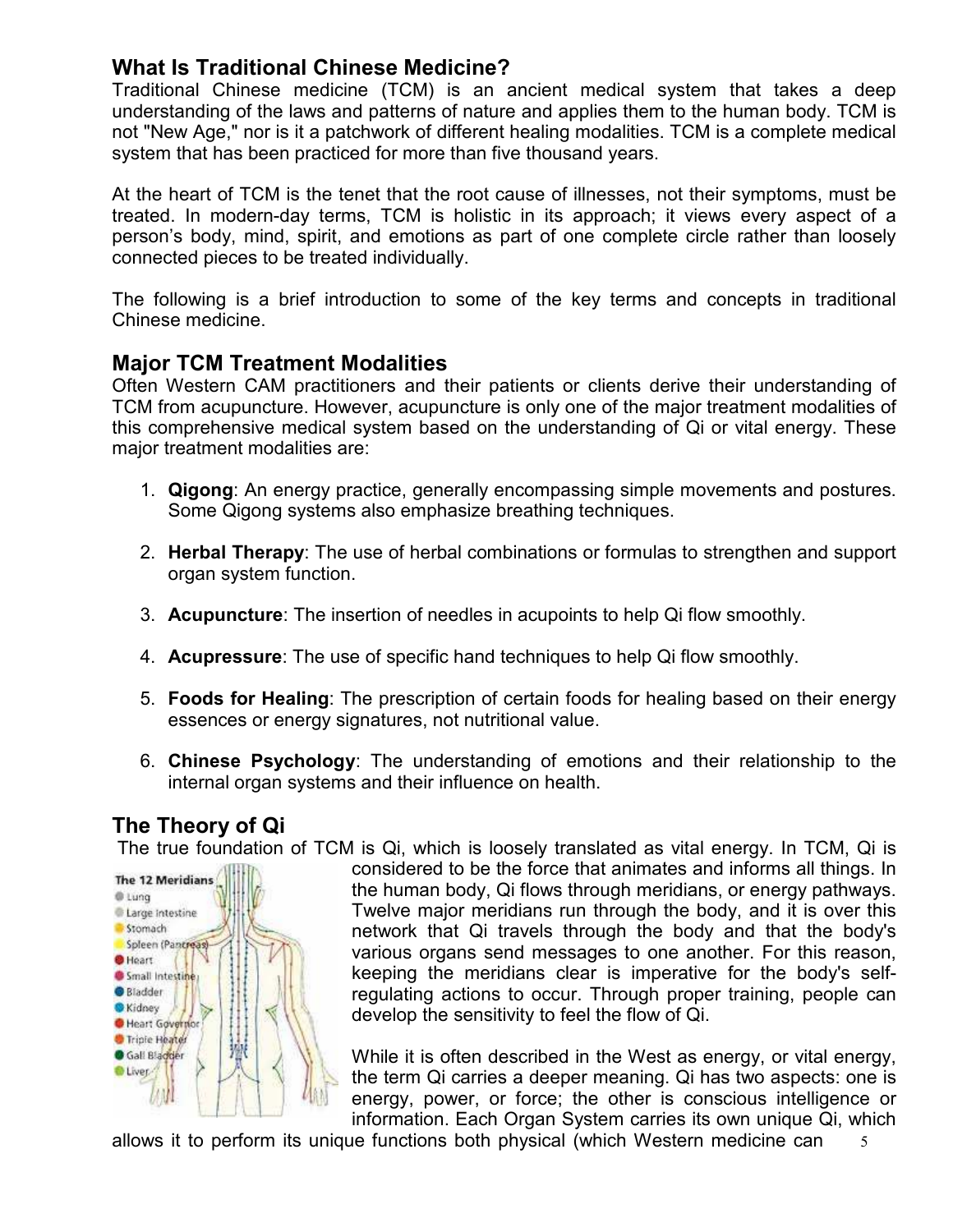describe) and energetic (which Eastern medicine can identify). This energetic function also includes an Organ System's relationship with other Organs. (Organ is here capitalized to distinguish the TCM concept of an Organ System and its functions from the Western concept of the physical organ.)

TCM frequently references several major Qi, or energy function, problems. One is an overall "Qi deficiency," which is often described in Western medical terms as chronic fatigue syndrome (CFS). TCM also has the knowledge and ability to pinpoint which Organs have an energy deficiency. Another major condition is described as "Qi stagnation," which means energy and information cannot move smoothly to or from its appropriate location. For example, TCM considers pain, headache and stomachache the result of Qi stagnation.

In TCM theory, blood and Qi are inseparable. Blood is the "mother" of Qi; it carries Qi and also provides nutrients for its movement. In turn, Qi is the "commander" of the blood. This means that Qi is the force that makes blood flow throughout the body and provides the intelligence that guides it to the places where it needs to be. Blood and Qi also affect one another and have the dynamic ability to transfer various properties back and forth. For example, after labor and delivery, a woman may develop a fever. TCM understands this fever to be related to blood loss, not normally an infection. Losing too much blood causes an overall Qi deficiency. When there is a Qi deficiency, the body cannot function properly and therefore presents with a fever.

## **Five-Element Theory**

TCM believes that the human body is a microcosm of the Universal macrocosm. Therefore,



humans must follow the laws of the Universe to achieve harmony and total health. The Yin/Yang and Five-Element theories are actually observations and descriptions of Universal law, not concepts created by man. In ancient times, practitioners of TCM discovered these complex sets of interrelationships that exist on deep energetic levels below the material surface. Over time, these insights developed into a unified body of wisdom and knowledge "TCM theories" and were applied to a way of life and to healing the human body. Even today TCM practitioners use these essential theories to understand, diagnose and treat health problems.

The Five-Element Theory is the bedrock of TCM. It evolved as a way of naming and systematizing patterns of perceived related phenomena, ranging from something as tangible as the weather to more rarified realms such as emotion and capacities of character, into five major groups named for the universal elements: Wood, Fire, Earth, Metal and Water. The Five-Element Theory states that the five major Organ Systems (Liver/Gallbladder, Heart/Small Intestine, Spleen/Stomach, Lung/Large Intestine, and Kidney/Urinary Bladder) are each related to a particular element and therefore to a broad category of correspondences or classifications: from a season of the year to a time of day, to particular colors and foods, etc. Both the Yin/Yang Theory and the Five-Element Theory reflect the entire Universal law in one complete, comprehensive system of related categories.

TCM does not consider the Five Elements themselves to be inert substances. They are fundamental energies alive in nature and always in motion. The Five-Element Theory encompasses two dynamic relationships "generation and control" that explain how the five major Organ Systems are interconnected. Each element generates, or gives energy to, another. These element pairs are known as mother and child. Each element also restrains or controls another. The proper amount of control keeps all the elements in proportion. With control, one Organ System acts as a feedback loop for its opposite pair as well as its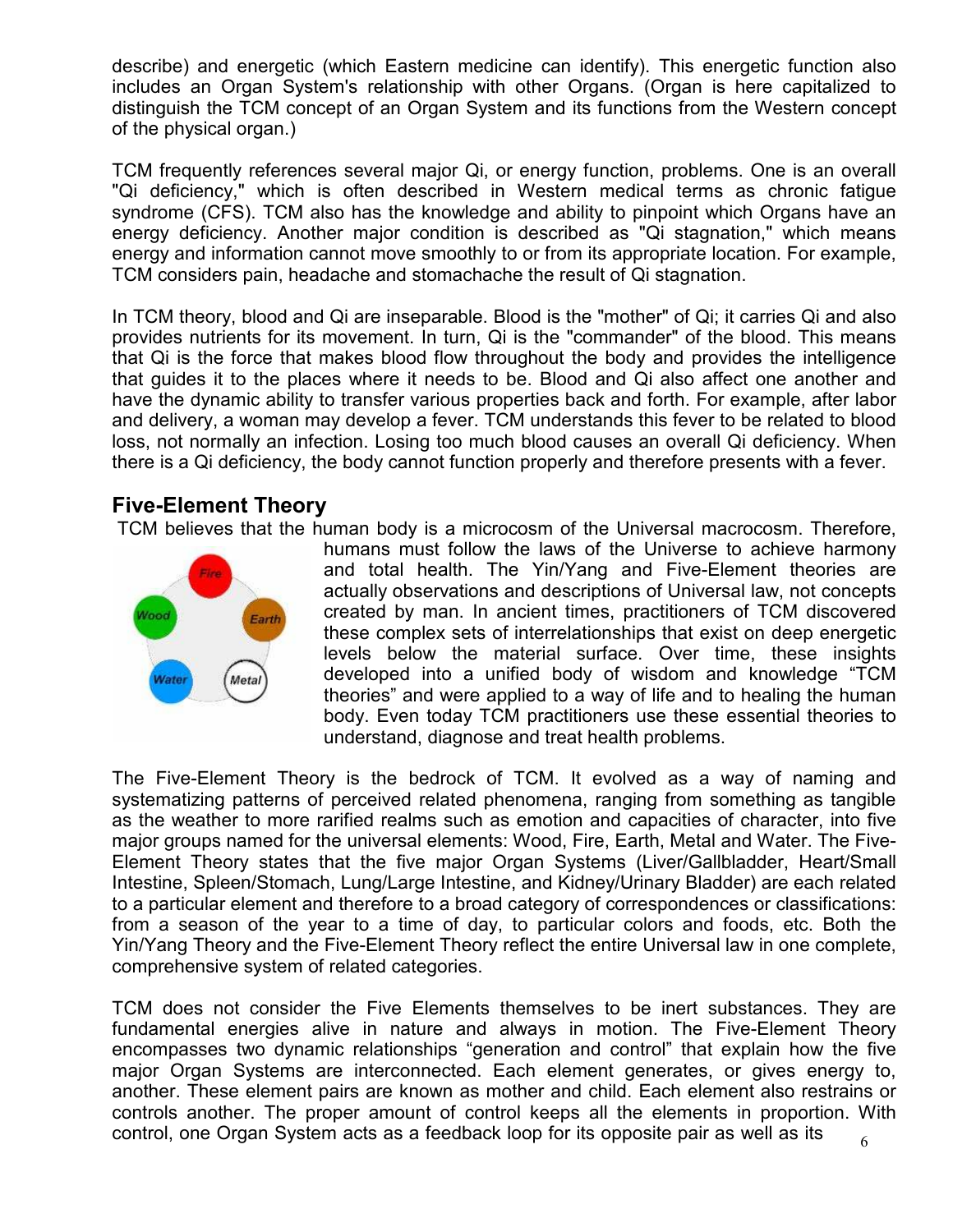partner Organ to keep them functioning smoothly: neither excessively nor deficiently, neither too strongly nor too weakly. These dynamic interactions enable all the Organ Systems to work in one harmonious, greater system. If their relationships are good, a state of wellness prevails; if any of the relationships become unbalanced, health problems result.

The Five-Element Theory gives a skilled TCM practitioner a range of options for addressing health problems. For instance, when a patient presents with skin problems, the TCM practitioner understands that the Organ System of the Lung and Large Intestine are involved because the skin is the "tissue" of the Lung, according to the Five Elements. Therefore, he or she can decide to heal one or both Organs to treat the root cause, not just the symptom of the skin problem.

# **Meridian Theory**

Meridians, or channels, are invisible pathways through which Qi flows that form an energy



network that connects all parts of the body, and the body to the universe. TCM understands that our body has twelve major meridians. Each one is related to a specific Organ System. The meridian network links meridians with each other and connects all body structures i. <sup>1</sup>/<sub>2</sub> skin, tendons, bone, internal organs, cells, atoms. TCM also understands that meridians connect the interior with exterior and the upper body with the lower body. This interlinked, animating network through which Qi flows freely makes the body an organic whole.

The meridian network is like a system of highways, roads and streets that links major cities. The highways (meridians) and the cities (organs) make up an entire energy map (the body). It is through this system of roadways that energy (Qi) runs. For example, if a city's internal streets are blocked with traffic, eventually this situation will cause a problem with the highways leading into this city. If the traffic condition worsens, even the cities linked by the

major highways will experience a problem. Or, two cities may be fine and traffic may be flowing smoothly within their areas. Yet, if there is an accident and traffic builds up on one of the roads linking the cities, eventually one or both of these cities will find themselves affected by traffic congestion. This analogy offers a way to understand how blockages in meridians can cause problems in organs.

Meridians form a powerful information system within which each Organ also forms its own data system. In addition to transmitting Qi, meridians also transmit actual information to and among the Organ Systems. It is through the meridians and the flow of Qi that the various parts of the body communicate with each other faster than the speed of light. Interestingly, meridians are also sensitive to time and place. They reflect and respond to the changing energy of the seasons, the time of day and the climate of a particular place. TCM understands that when the meridian system functions well, the body (including its mind, spirit and emotions) is healthy and maintains homeostasis, a dynamic condition of internal harmony where yin and yang energies operate seamlessly.

7 The ancient medical text Nei Jing states: "The function of the channel (meridian) is to transport the Qi and blood and circulate yin and yang to nourish the body." Because meridians respond to and carry stimulation as well as transmit information, they have the ability to bring healing energy to local, as well as distant, parts of the body. This can create physiological and other changes as Qi circulates. It is this function that makes acupuncture and acupressure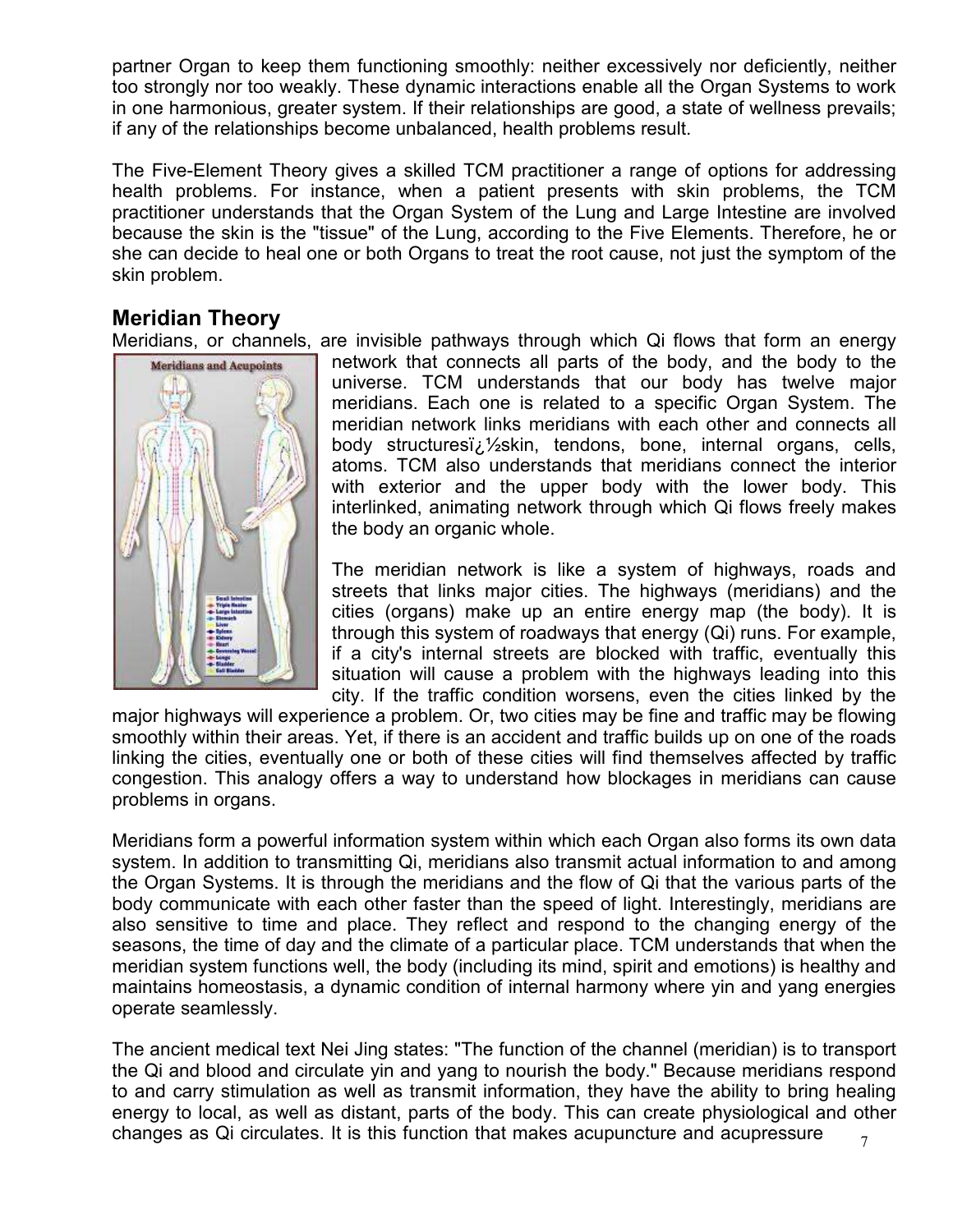work: at specific points along the meridian, the flow of Qi can be enhanced or modified either with needles or with the pressure of the finger or the hands. The energy practice of Qigong, with its postures and movements, also affects the flow of Qi.

The energy pathways and the Organ Systems they link provide TCM with a framework for identifying the root cause of health problems and the diagnoses to heal them. Meridians work by regulating the energy functions of the body and keeping it in harmony. If a dysfunction occurs, acupuncture or other therapy can stimulate the relevant meridian(s) to help bring an affected Organ back into balance. If Qi stagnates for too long in any meridian, it can become blocked and eventually turn into matter, setting the stage for conditions that can create a physical mass. Dysfunctional meridians can also become susceptible to external pathogenic factors that can migrate to Organs along the route of the affected meridian.

TCM Meridian Theory states: "As long as Qi flows freely through the meridians and the Organs work in harmony, the body can avoid disease."

#### **How Can Chinese Herbs Help?**

After diagnosing a pattern of disharmony and administering acupuncture treatments, a doctor of TCM often writes an herbal formula from over a thousand common herbal formulas or from more effective traditional family formulas. Herbal medicine has a long history in the Orient.

Medicinal herbal therapy works in concert with acupuncture by providing the nourishing support for the energetic "re-programming" and "re-balancing" efforts of acupuncture.

## **What Does Yin and Yang Mean?**



TCM understands that everything is composed of two complementary energies; one energy is yin and the other is yang. They are never separate; one cannot exist without the other. This is the yin/yang principle of interconnectedness and interdependence; it is not oppositional. The intertwined relationship is reflected in the classic black and white yin/yang symbol. No matter how you might try to divide this circle in half, the two sections will always contain both energies. The energies themselves are indivisible. From the TCM perspective, this is Universal law at its simplest and deepest.

The Theory of Yin and Yang contains no absolutes. The designation of something as yin or yang is always relative to, or in comparison with, some other thing. For example, the sun and daytime are considered to be yang in relation to the moon and the night, which are yin. However, early morning is yang in comparison to late afternoon, which is more yin. According to the Theory of Yin and Yang, male is yang; female is yin. Everything in the body is also under the control of the binary system of yin and yang. Because yin and yang have an inseparable relationship, if there is a problem with one, the other will definitely be affected.

8 Ideally, yin and yang should always remain in harmony, not just in balance. Understanding harmony is an important aspect of understanding TCM. Often, in Western understanding of Complementary and Alternative Medicine (CAM), the term "balance" is described as the desired state, however, in TCM, "harmony" is the ultimate goal. Although the words "balance" and "harmony" are sometimes used interchangeably, in TCM theory they are quite different: balance is merely the first step toward harmony. Two things can be balanced; they can be of equal proportion or have equal weight, and yet still be separate. Balance has to do with the relationship between two separate entities: for instance, the relationship between the Heart and Kidney. First, a relationship must be in balance; the next step is to achieve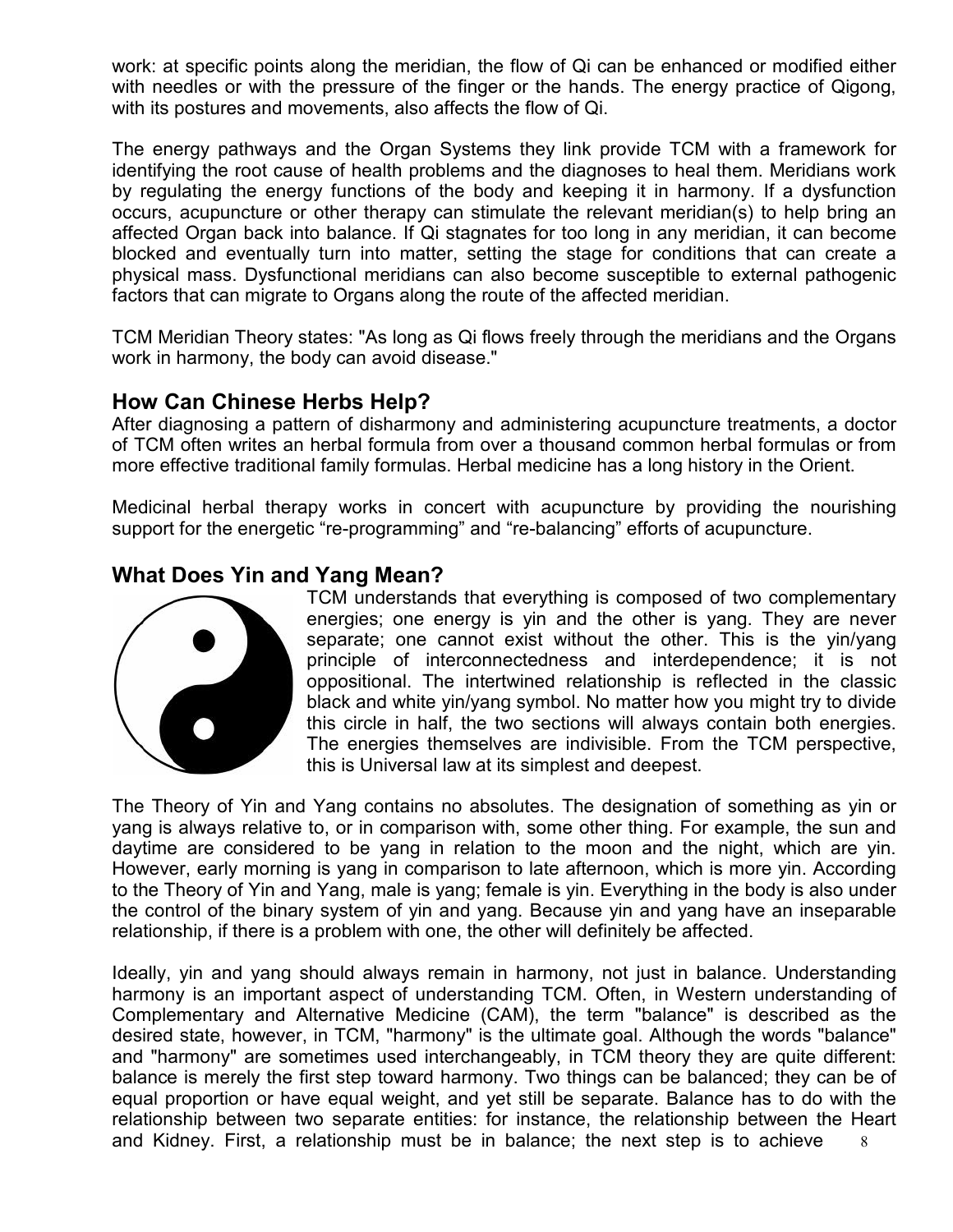harmony. When two things are in harmony, their energies are not just equally proportioned but blended together into a seamless whole. When two elements exist in harmony, there is an ongoing, unconscious dance between them that happens naturally. When one predominates, the other recedes; this is homeostasisi $\chi$  / internal harmony that is a dynamic condition. In a healthy system, harmony happens naturallyi $\chi^2$ within the body itself, and between the body and external forces of Nature and the Universe. So, when nature's Qi undergoes change as it does seasonally, a person's internal Qi will respond automatically. If, for any reason, it can't make a smooth transition to the energy of the next season, TCM understands that illness will result.

In Western medicine, this lack of harmony can be seen in patients with hot flashes. Those who suffer from this condition during the day have a yang Qi or energy deficiency; those who suffer nightly hot flashes are experiencing a yin Qi deficiency. If a woman experiences hot flashes at both times, then both energies are deficient and must be strengthened.